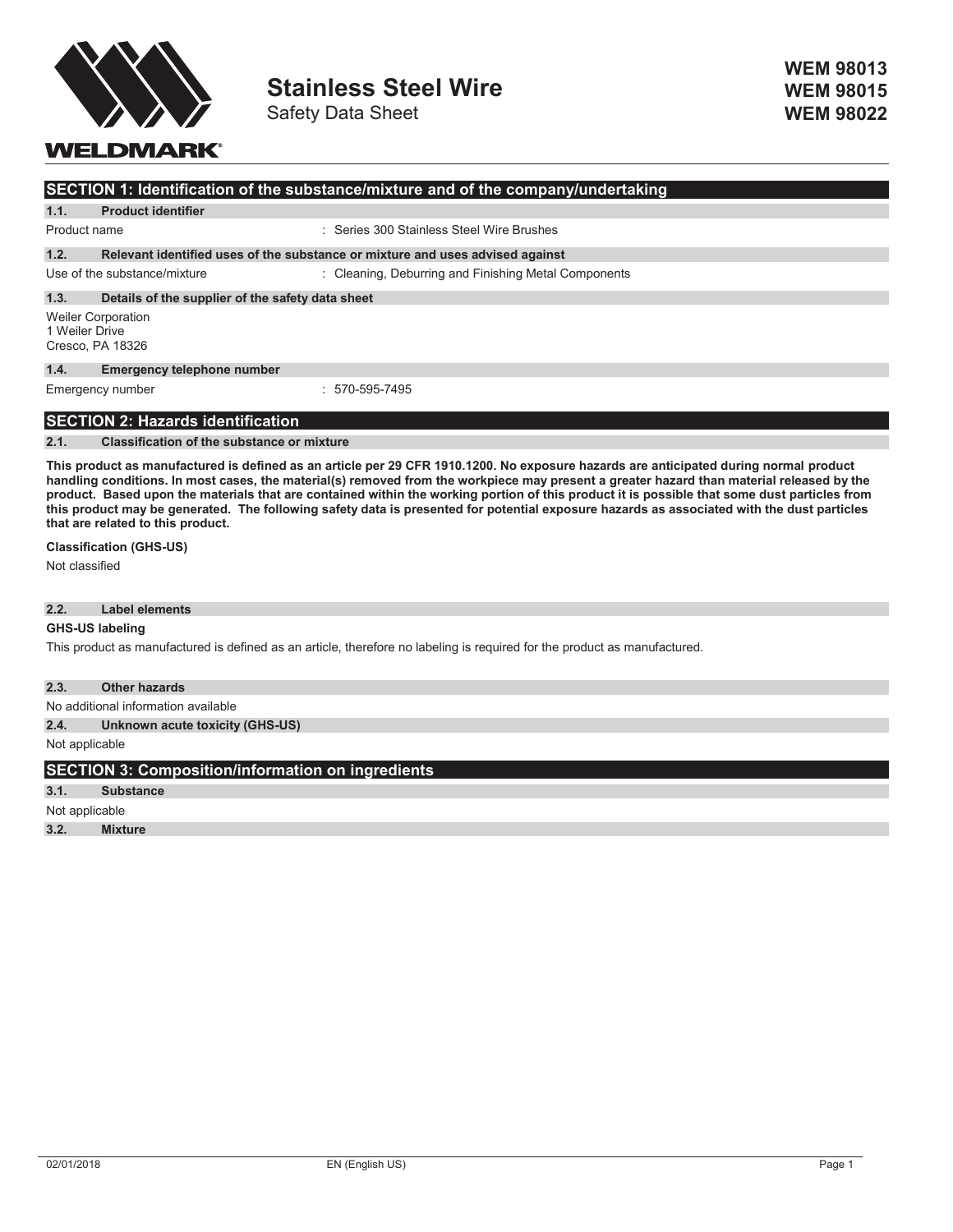Safety Data Sheet

| <b>Name</b>     | <b>Product identifier</b> | $\frac{0}{0}$ | <b>Classification (GHS-US)</b>                          |
|-----------------|---------------------------|---------------|---------------------------------------------------------|
| Iron            | (CAS No) 7439-89-6        | < 99.0        | Acute Tox. 4 (Oral), H302                               |
| Nickel          | (CAS No) 7440-02-0        | $0 - 35.0$    | Skin Sens. 1, H317<br>Carc. 1B, H350<br>STOT RE 1, H372 |
| Chromium        | (CAS No) 7440-47-3        | < 35.0        | Not classified                                          |
| Manganese       | (CAS No) 7439-96-5        | < 15.0        | Not classified                                          |
| Vanadium        | (CAS No) 7440-62-2        | < 4.5         | Not classified                                          |
| Silicon         | (CAS No) 7440-21-3        | < 2.5         | Not classified                                          |
| Cobalt          | (CAS No) 7440-48-4        | < 4.5         | Carc. 2, H351                                           |
| Molybdenum      | (CAS No) 7439-98-7        | < 10.0        | Not classified                                          |
| Tungsten        | (CAS No) 7440-33-7        | < 6.5         | Not classified                                          |
| Copper          | (CAS No) 7440-50-8        | < 5.0         | Not classified                                          |
| <b>Aluminum</b> | (CAS No) 7429-90-5        | $0 - 2.0$     | Not classified                                          |
| Titanium        | (CAS No) 7440-32-6        | < 2.5         | Not classified                                          |
| Columbium       | (CAS No) 7440-03-1        | < 1.1         | Not classified                                          |
| Sulfur          | (CAS No) 7704-34-9        | < 0.45        | Skin Irrit. 2, H315                                     |
| Phosphorus      | (CAS No) 7723-14-0        | < 0.45        | Not classified                                          |
| Tin             | (CAS No) 7440-31-5        | ${}< 0.05$    | Not classified                                          |
| Tantalum        | (CAS No) 7440-25-7        | ${}_{0.02}$   | Not classified                                          |
| <b>Boron</b>    | (CAS No) 7440-42-8        | < 0.01        | Not classified                                          |

Full text of H-phrases: see section 16

## **SECTION 4: First aid measures**

| 4.1.<br>Description of first aid measures                           |                                                                                                                               |
|---------------------------------------------------------------------|-------------------------------------------------------------------------------------------------------------------------------|
| First-aid measures after inhalation                                 | : Remove victim from source of exposure to fresh air. If breathing is difficult administer oxygen.<br>Seek medical attention. |
| First-aid measures after skin contact                               | : Wash with soap and water. Seek medical advice if skin irritation develops or persists.                                      |
| First-aid measures after eye contact                                | : Flush with plenty of water for at least 15 minutes. Seek medical advice if irritation develops or<br>persists.              |
| First-aid measures after ingestion                                  | : Seek medical attention.                                                                                                     |
| 4.2.<br>Most important symptoms and effects, both acute and delayed |                                                                                                                               |
| Symptoms/injuries after inhalation                                  | : Dusts may cause coughing, shortness of breath. Prolonged breathing of dusts may affect<br>breathing capacity.               |
| Symptoms/injuries after skin contact                                | : Dusts may cause irritation. May cause abrasions.                                                                            |
| Symptoms/injuries after eye contact                                 | : Dust may irritate or damage the eyes without protection.                                                                    |
| Symptoms/injuries after ingestion                                   | : None under normal use.                                                                                                      |

**4.3. Indication of any immediate medical attention and special treatment needed**

No additional information available

|                         | <b>SECTION 5: Firefighting measures</b>                             |                                                    |
|-------------------------|---------------------------------------------------------------------|----------------------------------------------------|
| 5.1.                    | <b>Extinguishing media</b>                                          |                                                    |
|                         | Suitable extinguishing media                                        | : Use water, carbon dioxide, foam or dry chemical. |
|                         | Unsuitable extinguishing media                                      | : None.                                            |
| 5.2.                    | Special hazards arising from the substance or mixture               |                                                    |
| Fire hazard             |                                                                     | : None known.                                      |
| <b>Explosion hazard</b> |                                                                     | : None known.                                      |
| 5.3.                    | <b>Advice for firefighters</b>                                      |                                                    |
|                         | Protection during firefighting                                      | : Firefighters should wear full protective gear.   |
|                         | <b>SECTION 6: Accidental release measures</b>                       |                                                    |
| 6.1.                    | Personal precautions, protective equipment and emergency procedures |                                                    |

### **6.1.1. For non-emergency personnel**

No additional information available

### **6.1.2. For emergency responders**

No additional information available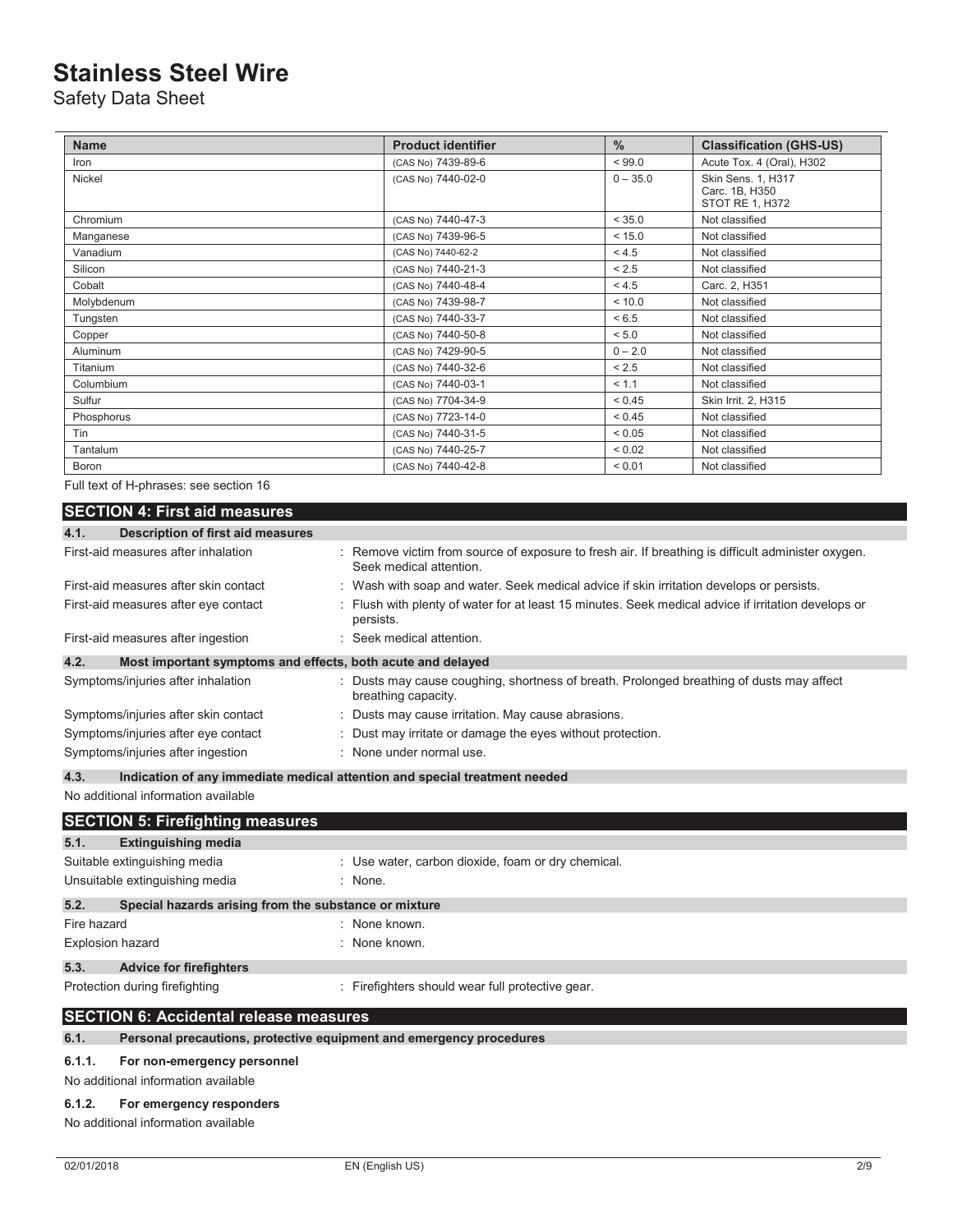Safety Data Sheet

| 6.2.         | <b>Environmental precautions</b>                                                                                 |                                                                         |                                                                                            |  |
|--------------|------------------------------------------------------------------------------------------------------------------|-------------------------------------------------------------------------|--------------------------------------------------------------------------------------------|--|
|              | None.                                                                                                            |                                                                         |                                                                                            |  |
| 6.3.         | Methods and material for containment and cleaning up                                                             |                                                                         |                                                                                            |  |
|              | For containment<br>: No special measures required.<br>: No special measures required.<br>Methods for cleaning up |                                                                         |                                                                                            |  |
| 6.4.         | <b>Reference to other sections</b>                                                                               |                                                                         |                                                                                            |  |
|              | No additional information available                                                                              |                                                                         |                                                                                            |  |
|              | <b>SECTION 7: Handling and storage</b>                                                                           |                                                                         |                                                                                            |  |
| 7.1.         | <b>Precautions for safe handling</b>                                                                             |                                                                         |                                                                                            |  |
|              | Precautions for safe handling                                                                                    | : Handle with care, avoid impact.                                       |                                                                                            |  |
| 7.2.         |                                                                                                                  | Conditions for safe storage, including any incompatibilities            |                                                                                            |  |
|              | Storage conditions                                                                                               | : Store dry at 20 $^{\circ}$ C +/- 20 $^{\circ}$ C; 55-60% air humidity |                                                                                            |  |
| 7.3.         | Specific end use(s)                                                                                              |                                                                         |                                                                                            |  |
|              | No additional information available                                                                              |                                                                         |                                                                                            |  |
|              |                                                                                                                  | <b>SECTION 8: Exposure controls/personal protection</b>                 |                                                                                            |  |
| 8.1.         | <b>Control parameters</b>                                                                                        |                                                                         |                                                                                            |  |
|              | Iron (7439-89-6)                                                                                                 |                                                                         |                                                                                            |  |
| <b>ACGIH</b> |                                                                                                                  | Not applicable                                                          |                                                                                            |  |
| <b>OSHA</b>  |                                                                                                                  | Not applicable                                                          |                                                                                            |  |
|              | Chromium (7440-47-3)                                                                                             |                                                                         |                                                                                            |  |
| <b>ACGIH</b> |                                                                                                                  | ACGIH TWA (mg/m <sup>3</sup> )                                          | $0.5$ mg/m <sup>3</sup>                                                                    |  |
| <b>OSHA</b>  |                                                                                                                  | OSHA PEL (TWA) (mg/m <sup>3</sup> )                                     | 1 mg/ $m3$                                                                                 |  |
|              |                                                                                                                  |                                                                         |                                                                                            |  |
| <b>ACGIH</b> | Nickel (7440-02-0)                                                                                               | ACGIH TWA (mg/m <sup>3</sup> )                                          | 1.5 mg/m <sup>3</sup> (inhalable fraction)                                                 |  |
| <b>OSHA</b>  |                                                                                                                  | OSHA PEL (TWA) (mg/m <sup>3</sup> )                                     | 1 mg/ $m3$                                                                                 |  |
|              |                                                                                                                  |                                                                         |                                                                                            |  |
|              | Manganese (7439-96-5)                                                                                            |                                                                         |                                                                                            |  |
| <b>ACGIH</b> |                                                                                                                  | ACGIH TWA (mg/m <sup>3</sup> )                                          | 0.02 mg/m <sup>3</sup> (respirable fraction)<br>0.1 mg/m <sup>3</sup> (inhalable fraction) |  |
| <b>OSHA</b>  |                                                                                                                  | OSHA PEL (Ceiling) (mg/m <sup>3</sup> )                                 | $5$ mg/m <sup>3</sup> (fume)                                                               |  |
|              | <b>Tungsten (7440-33-7)</b>                                                                                      |                                                                         |                                                                                            |  |
| <b>ACGIH</b> |                                                                                                                  | ACGIH TWA (mg/m <sup>3</sup> )                                          | $5 \text{ mg/m}^3$                                                                         |  |
| <b>ACGIH</b> |                                                                                                                  | ACGIH STEL (mg/m <sup>3</sup> )                                         | $10$ mg/m <sup>3</sup>                                                                     |  |
| <b>OSHA</b>  |                                                                                                                  | Not applicable                                                          |                                                                                            |  |
|              |                                                                                                                  |                                                                         |                                                                                            |  |
| <b>ACGIH</b> | Molybdenum (7439-98-7)                                                                                           | ACGIH TWA (mg/m <sup>3</sup> )                                          | 10 mg/m <sup>3</sup> (inhalable fraction)                                                  |  |
|              |                                                                                                                  |                                                                         | 3 mg/m <sup>3</sup> (respirable fraction)                                                  |  |
| <b>OSHA</b>  |                                                                                                                  | Not applicable                                                          |                                                                                            |  |
|              | Aluminum (7429-90-5)                                                                                             |                                                                         |                                                                                            |  |
| <b>ACGIH</b> |                                                                                                                  | ACGIH TWA (mg/m <sup>3</sup> )                                          | 1 mg/m <sup>3</sup> (respirable fraction)                                                  |  |
| <b>OSHA</b>  |                                                                                                                  | OSHA PEL (TWA) (mg/m <sup>3</sup> )                                     | 15 mg/m <sup>3</sup> (total dust)                                                          |  |
|              |                                                                                                                  |                                                                         | 5 mg/m <sup>3</sup> (respirable fraction)                                                  |  |
|              | Copper (7440-50-8)                                                                                               |                                                                         |                                                                                            |  |
| <b>ACGIH</b> |                                                                                                                  | ACGIH TWA (mg/m <sup>3</sup> )                                          | $0.2$ mg/m $3$ (fume)                                                                      |  |
| <b>OSHA</b>  |                                                                                                                  | OSHA PEL (TWA) (mg/m <sup>3</sup> )                                     | $0.1$ mg/m <sup>3</sup> (fume)                                                             |  |
|              |                                                                                                                  |                                                                         | 1 mg/m <sup>3</sup> (dust and mist)                                                        |  |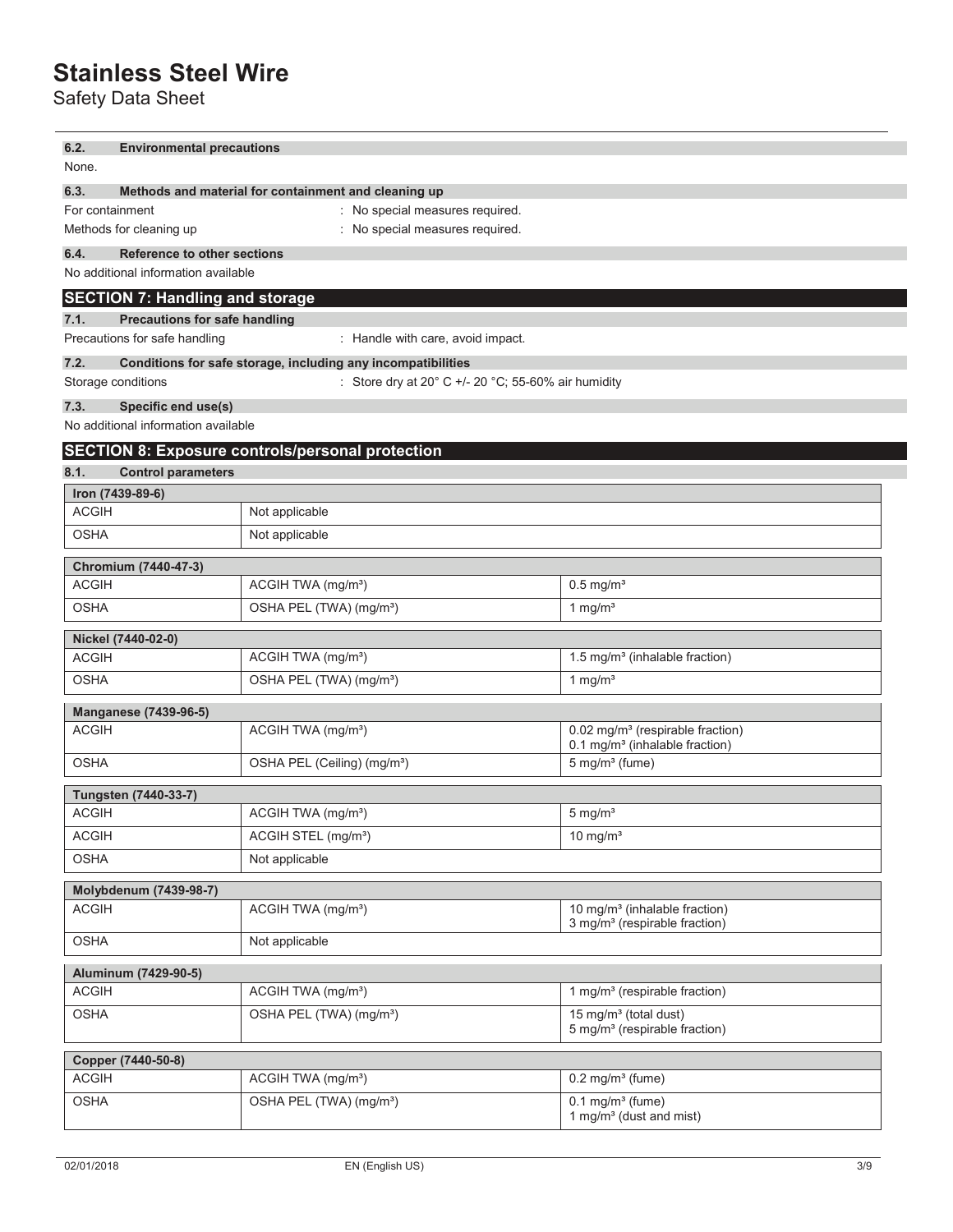Safety Data Sheet

| Silicon (7440-21-3)                  |                                                           |                                                                                |
|--------------------------------------|-----------------------------------------------------------|--------------------------------------------------------------------------------|
| <b>ACGIH</b>                         | Not applicable                                            |                                                                                |
| <b>OSHA</b>                          | OSHA PEL (TWA) (mg/m <sup>3</sup> )                       | 15 mg/m <sup>3</sup> (total dust)<br>5 mg/m <sup>3</sup> (respirable fraction) |
| Cobalt (7440-48-4)                   |                                                           |                                                                                |
| <b>ACGIH</b>                         | ACGIH TWA (mg/m <sup>3</sup> )                            | $0.02$ mg/m <sup>3</sup>                                                       |
| <b>OSHA</b>                          | OSHA PEL (TWA) (mg/m <sup>3</sup> )                       | 0.1 mg/m <sup>3</sup> (dust and fume)                                          |
|                                      |                                                           |                                                                                |
| Vanadium (7440-62-2)<br><b>ACGIH</b> |                                                           |                                                                                |
|                                      | Not applicable                                            |                                                                                |
| <b>OSHA</b>                          | Not applicable                                            |                                                                                |
| <b>Columbium (7440-03-1)</b>         |                                                           |                                                                                |
| <b>ACGIH</b>                         | Not applicable                                            |                                                                                |
| <b>OSHA</b>                          | Not applicable                                            |                                                                                |
| Sulfur (7704-34-9)                   |                                                           |                                                                                |
| <b>ACGIH</b>                         | Not applicable                                            |                                                                                |
| <b>OSHA</b>                          | Not applicable                                            |                                                                                |
| Phosphorus elemental (7723-14-0)     |                                                           |                                                                                |
| <b>ACGIH</b>                         | ACGIH TWA (mg/m <sup>3</sup> )<br>$0.1$ mg/m <sup>3</sup> |                                                                                |
| <b>OSHA</b>                          | OSHA PEL (TWA) (mg/m <sup>3</sup> )                       | $0.1$ mg/m <sup>3</sup>                                                        |
| Tin (7440-31-5)                      |                                                           |                                                                                |
| <b>ACGIH</b>                         | ACGIH TWA (mg/m <sup>3</sup> )                            | $2.0$ mg/m <sup>3</sup>                                                        |
| <b>OSHA</b>                          | OSHA PEL (TWA) (mg/m <sup>3</sup> )                       | $2.0 \text{ mg/m}^3$                                                           |
| Tantalum (7440-25-7)                 |                                                           |                                                                                |
| <b>OSHA</b>                          | OSHA TWA (mg/m <sup>3</sup> )                             | $2.0$ mg/m <sup>3</sup>                                                        |
| <b>NIOSH</b>                         | $5.0 \text{ mg/m}^3$<br>NOISH (TWA) (mg/m <sup>3</sup> )  |                                                                                |
| Boron (7440-42-8)                    |                                                           |                                                                                |
| <b>ACGIH</b>                         | Not applicable                                            |                                                                                |
| <b>OSHA</b>                          | Not applicable                                            |                                                                                |
|                                      |                                                           |                                                                                |
| Titanium (7440-32-6)                 |                                                           |                                                                                |
| <b>ACGIH</b>                         | Not applicable                                            |                                                                                |
| <b>OSHA</b>                          | Not applicable                                            |                                                                                |

Note: Consideration should be given to the base material and coating that are being worked upon.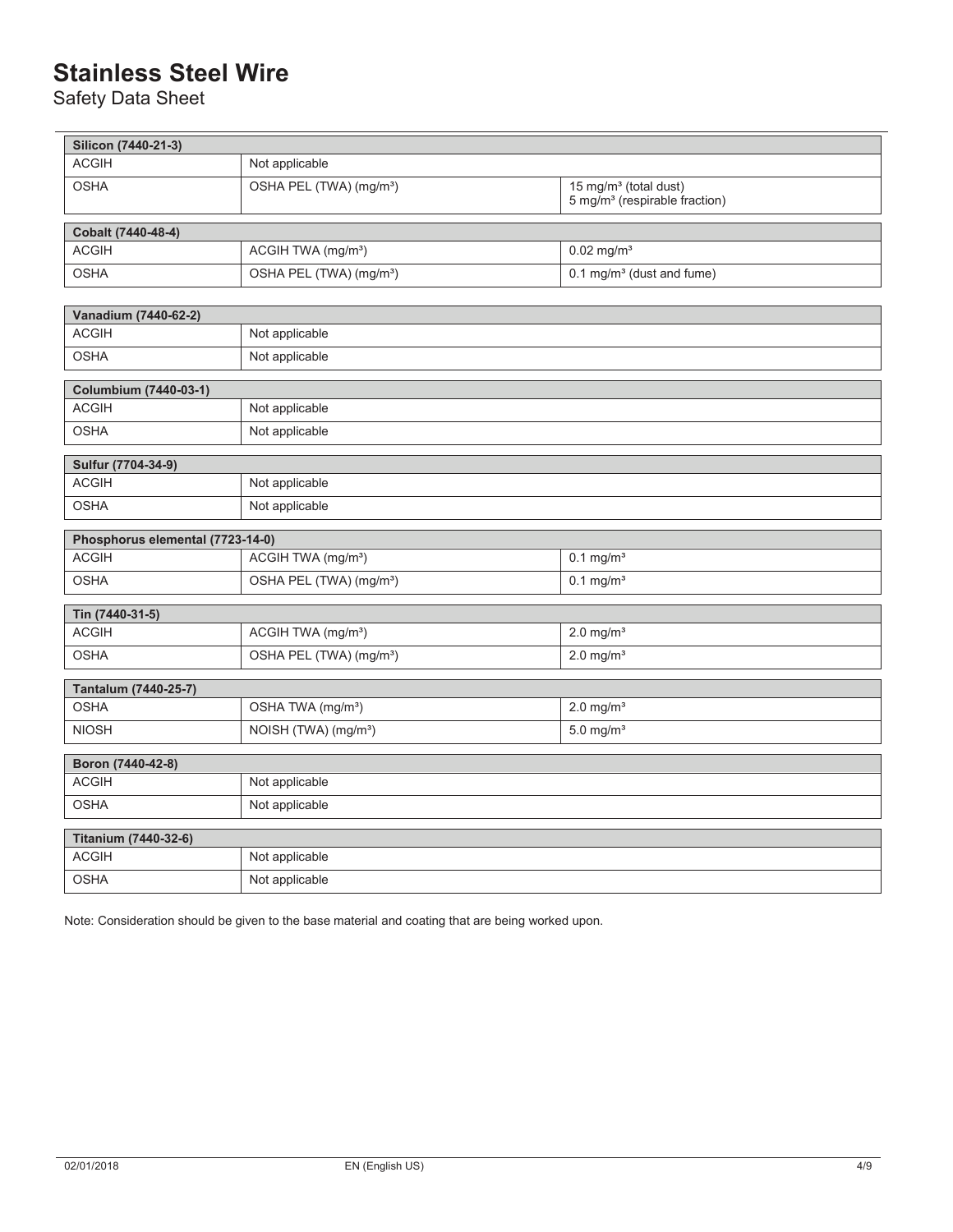Safety Data Sheet

#### **8.2. Exposure controls**

#### **Appropriate engineering controls:**

Utilize adequate ventilation to minimize the exposure to airborne particulates and maintain the concentration of contaminants below the occupational exposure limits.

## **Respiratory Protection:**

When exposure limits are exceeded or when the dust concentrations are excessive, approved respirators for those conditions should be used. When selecting the respiratory protection equipment, consideration of the exposure to the coating or the base materials being worked on should be included. Local regulations and standards should be followed where appropriate. The type of respiratory equipment used should be selected according to the contaminate type, form and concentration being produced. Select and use respirators in accordance with applicable regulations and good industrial hygiene practice.

### **Hand protection:**

The use of cloth or leather gloves is recommended.

#### **Eye Protection:**

Safety googles or face shield over safety glasses with side shields.

**SECTION 9: Physical and chemical properties**

#### **Hearing Protection:**

Hearing protection may be required.

#### **Skin and body protection:**

The use of protective clothing should be used as needed to prevent the contamination of personal clothing.

| 9.1.<br>Information on basic physical and chemical properties |                   |
|---------------------------------------------------------------|-------------------|
| Physical state                                                | Solid<br>÷.       |
| Appearance                                                    | Metal             |
| Color                                                         | Silver            |
| Odor                                                          | Odorless          |
| Odor threshold                                                | No data available |
| pH                                                            | No data available |
| Melting point                                                 | No data available |
| Freezing point                                                | No data available |
| Boiling point                                                 | No data available |
| Flash point                                                   | No data available |
| Relative evaporation rate (butyl acetate=1)                   | No data available |
| Flammability (solid, gas)                                     | No data available |
| <b>Explosion limits</b>                                       | No data available |
| <b>Explosive properties</b>                                   | No data available |
| Oxidizing properties                                          | No data available |
| Vapor pressure                                                | No data available |
| Specific gravity                                              | 7                 |
| Relative vapor density at 20 °C                               | No data available |
| Solubility                                                    | Insoluble         |
| Log Pow                                                       | No data available |
| Log Kow                                                       | No data available |
| Auto-ignition temperature                                     | No data available |
| Decomposition temperature                                     | No data available |
| Viscosity                                                     | No data available |
| Viscosity, kinematic                                          | No data available |
| Viscosity, dynamic                                            | No data available |
| <b>Other information</b><br>9.2.                              |                   |
| No additional information available                           |                   |

# **SECTION 10: Stability and reactivity**

# **10.1. Reactivity**

No additional information available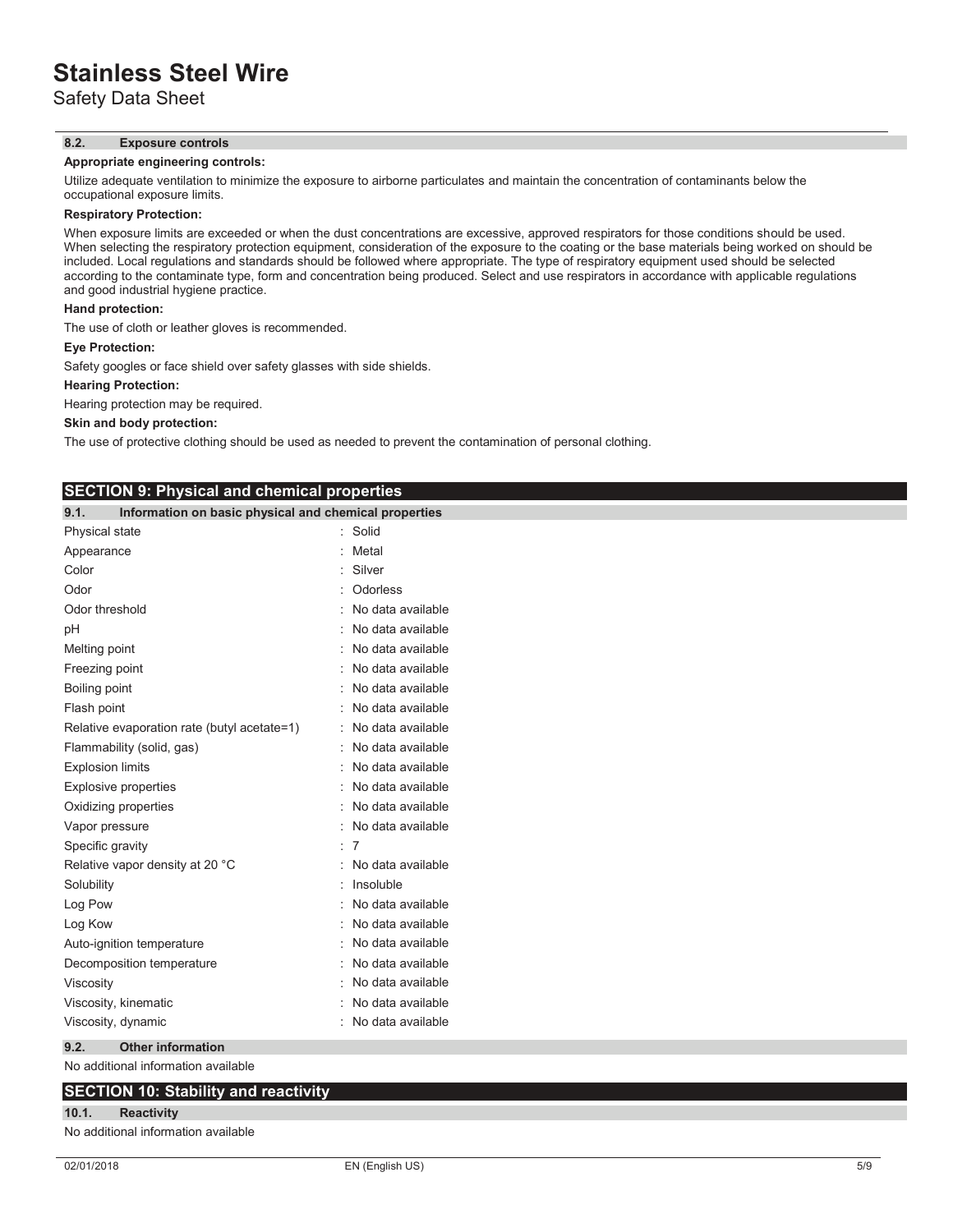Safety Data Sheet

### **10.2. Chemical stability**

The product is stable at normal handling and storage conditions.

## **10.3. Possibility of hazardous reactions**

Will not occur.

## **10.4. Conditions to avoid**

None.

## **10.5. Incompatible materials**

None.

### **10.6. Hazardous decomposition products**

Metal fumes - iron oxide, manganese, nickel, chromium, molybdenum, copper, vanadium, pentoxide

# **SECTION 11: Toxicological information**

### **11.1. Information on toxicological effects**

| Acute toxicity               | : Not classified  |
|------------------------------|-------------------|
| Iron (7439-89-6)             |                   |
| LD50 oral rat                | 984 mg/kg         |
| ATE US (oral)                | 984.000 mg/kg     |
| Nickel (7440-02-0)           |                   |
| LD50 oral rat                | > 9000 mg/kg      |
| <b>Manganese (7439-96-5)</b> |                   |
| LD50 oral rat                | 9 g/kg            |
| ATE US (oral)                | 9000000.000 mg/kg |

| Silicon (7440-21-3)                      |                                                   |  |
|------------------------------------------|---------------------------------------------------|--|
| LD50 oral rat                            | 3160 mg/kg                                        |  |
| Cobalt (7440-48-4)                       |                                                   |  |
| LD50 oral rat                            | 6171 mg/kg                                        |  |
| LC50 inhalation rat (mg/l)               | > 10 mg/l (Exposure time: 1 h)                    |  |
| ATE US (oral)                            | 6170.000 mg/kg                                    |  |
| Skin corrosion/irritation                | : Not classified                                  |  |
| Serious eye damage/irritation            | : Not classified                                  |  |
| Respiratory or skin sensitization        | : Not classified                                  |  |
| Germ cell mutagenicity                   | : Not classified                                  |  |
| Carcinogenicity                          | : Not classified                                  |  |
| Chromium (7440-47-3)                     |                                                   |  |
| IARC group                               | 3 - Not classifiable                              |  |
| Nickel (7440-02-0)                       |                                                   |  |
| IARC group                               | 2B - Possibly carcinogenic to humans              |  |
| National Toxicology Program (NTP) Status | 3 - Reasonably anticipated to be Human Carcinogen |  |
| In OSHA Hazard Communication Carcinogen  | Yes                                               |  |

| Cobalt (7440-48-4)                               |                                      |  |
|--------------------------------------------------|--------------------------------------|--|
| IARC group                                       | 2B - Possibly carcinogenic to humans |  |
| National Toxicology Program (NTP) Status         | - Evidence of Carcinogenicity        |  |
| In OSHA Hazard Communication Carcinogen<br>list  | Yes                                  |  |
| Reproductive toxicity                            | Not classified                       |  |
| Specific target organ toxicity (single exposure) | Not classified                       |  |

list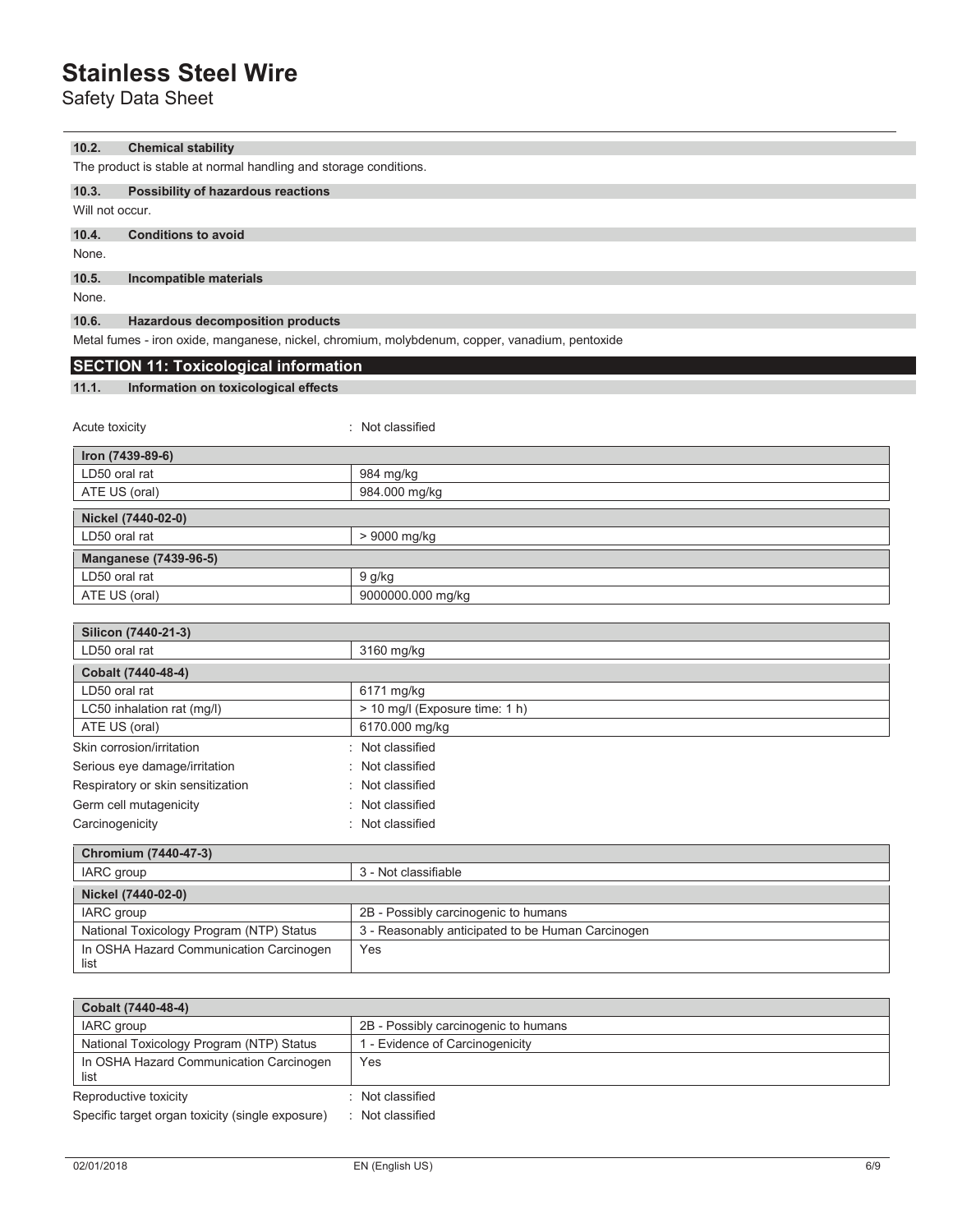Safety Data Sheet

| Specific target organ toxicity (repeated | : Not classified |
|------------------------------------------|------------------|
| exposure)                                |                  |

Aspiration hazard **in the set of the set of the set of the set of the set of the set of the set of the set of the set of the set of the set of the set of the set of the set of the set of the set of the set of the set of th** 

## **SECTION 12: Ecological information**

**12.1. Toxicity**

| Nickel (7440-02-0)                                                           |                                                                         |  |
|------------------------------------------------------------------------------|-------------------------------------------------------------------------|--|
| LC50 fish 1<br>> 100 mg/l (Exposure time: 96 h - Species: Brachydanio rerio) |                                                                         |  |
| EC50 Daphnia 1                                                               | > 100 mg/l (Exposure time: 48 h - Species: Daphnia magna)               |  |
| $LC50$ fish 2                                                                | 1.3 mg/l (Exposure time: 96 h - Species: Cyprinus carpio [semi-static]) |  |
| EC50 Daphnia 2                                                               | 1 mg/l (Exposure time: 48 h - Species: Daphnia magna [Static])          |  |

| Copper (7440-50-8) |                                                                           |
|--------------------|---------------------------------------------------------------------------|
| LC50 fish 1        | 0.0068 - 0.0156 mg/l (Exposure time: 96 h - Species: Pimephales promelas) |
| EC50 Daphnia 1     | 0.03 mg/l (Exposure time: 48 h - Species: Daphnia magna [Static])         |
| $LC50$ fish 2      | < 0.3 mg/l (Exposure time: 96 h - Species: Pimephales promelas [static])  |
| Cobalt (7440-48-4) |                                                                           |
| $LC50$ fish 1      | > 100 mg/l (Exposure time: 96 h - Species: Brachydanio rerio [static])    |
|                    |                                                                           |

## **12.2. Persistence and degradability**

No additional information available

## **12.3. Bioaccumulative potential**

| Cobalt (7440-48-4)               |                         |  |
|----------------------------------|-------------------------|--|
| <b>BCF</b> fish                  | bioaccumulation)<br>(no |  |
| 12.4.<br><b>Mobility in soil</b> |                         |  |

No additional information available

| 12.5.<br>Other adverse effects |                                                      |
|--------------------------------|------------------------------------------------------|
| Effect on ozone layer          | No additional information available                  |
| Effect on the global warming   | : No known ecological damage caused by this product. |

| <b>SECTION 13: Disposal considerations</b> |                                                                                                          |  |  |
|--------------------------------------------|----------------------------------------------------------------------------------------------------------|--|--|
| 13.1.<br>Waste treatment methods           |                                                                                                          |  |  |
| Waste disposal recommendations             | : Dispose of contents/container in accordance with local/regional/national/international<br>regulations. |  |  |

# **SECTION 14: Transport information**

## **Department of Transportation (DOT)**

In accordance with DOT Not a dangerous good as defined in transport regulations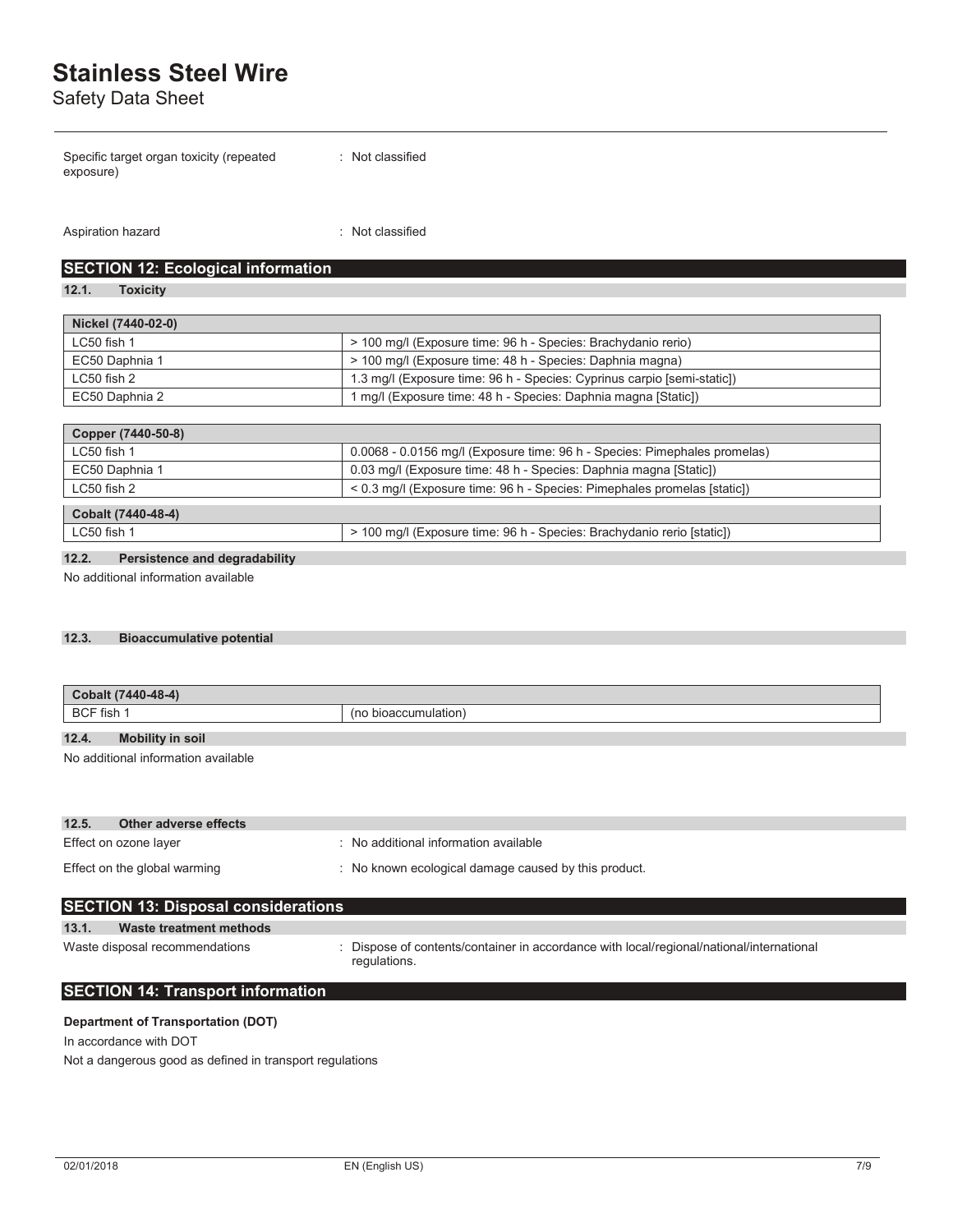Safety Data Sheet

| <b>SECTION 15: Regulatory information</b>                                                                                                  |                           |  |
|--------------------------------------------------------------------------------------------------------------------------------------------|---------------------------|--|
| <b>15.1. US Federal regulations</b>                                                                                                        |                           |  |
| Iron (7439-89-6)                                                                                                                           |                           |  |
| Listed on the United States TSCA (Toxic Substances Control Act) inventory                                                                  |                           |  |
| Chromium (7440-47-3)                                                                                                                       |                           |  |
| Listed on the United States TSCA (Toxic Substances Control Act) inventory<br>Listed on SARA Section 313 (Specific toxic chemical listings) |                           |  |
| SARA Section 313 - Emission Reporting                                                                                                      | 1.0%                      |  |
| Nickel (7440-02-0)                                                                                                                         |                           |  |
| Listed on the United States TSCA (Toxic Substances Control Act) inventory<br>Listed on SARA Section 313 (Specific toxic chemical listings) |                           |  |
| SARA Section 313 - Emission Reporting                                                                                                      | 0.1%                      |  |
| <b>Manganese (7439-96-5)</b>                                                                                                               |                           |  |
| Listed on the United States TSCA (Toxic Substances Control Act) inventory<br>Listed on SARA Section 313 (Specific toxic chemical listings) |                           |  |
| SARA Section 313 - Emission Reporting                                                                                                      | 1.0%                      |  |
| <b>Tungsten (7440-33-7)</b>                                                                                                                |                           |  |
| Listed on the United States TSCA (Toxic Substances Control Act) inventory                                                                  |                           |  |
| <b>Molybdenum (7439-98-7)</b>                                                                                                              |                           |  |
| Listed on the United States TSCA (Toxic Substances Control Act) inventory                                                                  |                           |  |
| Aluminum (7429-90-5)                                                                                                                       |                           |  |
| Listed on the United States TSCA (Toxic Substances Control Act) inventory<br>Listed on SARA Section 313 (Specific toxic chemical listings) |                           |  |
| SARA Section 313 - Emission Reporting                                                                                                      | 1.0 % (dust or fume only) |  |
| Copper (7440-50-8)                                                                                                                         |                           |  |
| Listed on the United States TSCA (Toxic Substances Control Act) inventory<br>Listed on SARA Section 313 (Specific toxic chemical listings) |                           |  |
| SARA Section 313 - Emission Reporting                                                                                                      | 1.0%                      |  |
| Silicon (7440-21-3)                                                                                                                        |                           |  |
| Listed on the United States TSCA (Toxic Substances Control Act) inventory                                                                  |                           |  |
| Cobalt (7440-48-4)                                                                                                                         |                           |  |
| Listed on the United States TSCA (Toxic Substances Control Act) inventory<br>Listed on SARA Section 313 (Specific toxic chemical listings) |                           |  |
| SARA Section 313 - Emission Reporting                                                                                                      | 0.1%                      |  |

## **15.2. US State regulations**

| Nickel (7440-02-0)                                          |                                                                   |                                                                              |                                                                            |                                      |
|-------------------------------------------------------------|-------------------------------------------------------------------|------------------------------------------------------------------------------|----------------------------------------------------------------------------|--------------------------------------|
| U.S. - California -<br>Proposition 65 -<br>Carcinogens List | U.S. - California -<br>Proposition 65 -<br>Developmental Toxicity | U.S. - California -<br>Proposition 65 -<br>Reproductive Toxicity -<br>Female | U.S. - California -<br>Proposition 65 -<br>Reproductive Toxicity -<br>Male | No significance risk<br>level (NSRL) |
| Yes                                                         | No                                                                | No                                                                           | No                                                                         | $.08 \text{ mg/m}^3$                 |

| Cobalt (7440-48-4)                                          |                                                                   |                                                                              |                                                                            |                                      |
|-------------------------------------------------------------|-------------------------------------------------------------------|------------------------------------------------------------------------------|----------------------------------------------------------------------------|--------------------------------------|
| U.S. - California -<br>Proposition 65 -<br>Carcinogens List | U.S. - California -<br>Proposition 65 -<br>Developmental Toxicity | U.S. - California -<br>Proposition 65 -<br>Reproductive Toxicity -<br>Female | U.S. - California -<br>Proposition 65 -<br>Reproductive Toxicity -<br>Male | No significance risk<br>level (NSRL) |
| Yes                                                         | No                                                                | No                                                                           | No.                                                                        |                                      |

## **Chromium (7440-47-3)**

U.S. - Massachusetts - Right To Know List

U.S. - Minnesota - Hazardous Substance List

U.S. - New Jersey - Right to Know Hazardous Substance List

U.S. - Pennsylvania - RTK (Right to Know) List